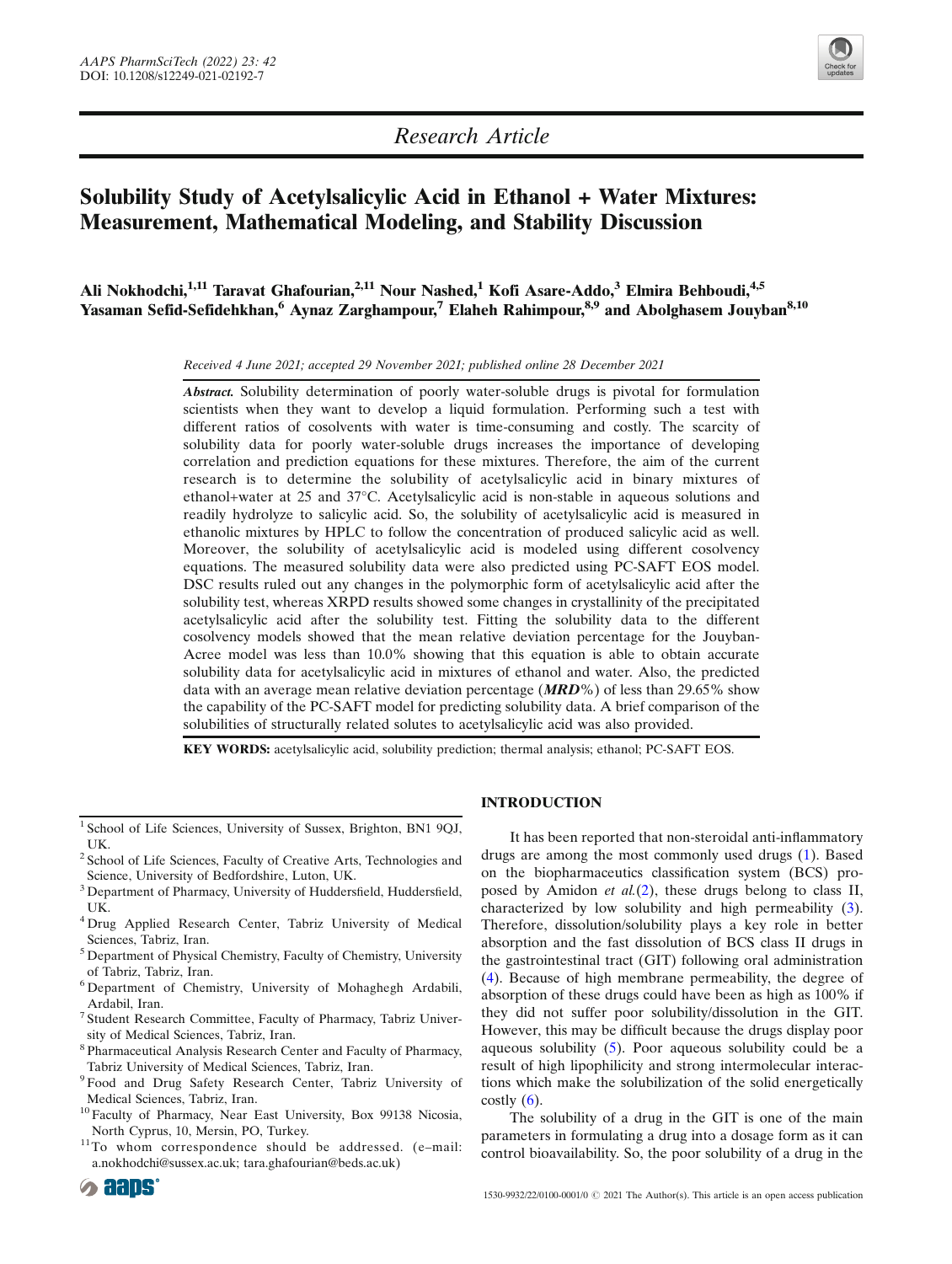GIT can present a key issue during drug formulation development. Furthermore, the solubility of drugs in water cannot be ignored in the formulation development of liquid, parenteral formulations, and soft gelatine capsules. In the case of poorly water-soluble drugs, the solubility should be enhanced to enable the formulator to develop liquid dosage forms. This is the main reason that researchers are interested in exploring the solubility profile of a specific drug in a specific solvent as it permits the scientists to select the ideal solvent medium for drug formulation. In addition, the solubility knowledge can help overcome problems arising in the re-crystallization of drugs by changing solvent polarity and/or temperature of the solution. In addition, cosolvency has wider application throughout the chemical industry. It has been used for soil remediation to increase the solubility of contaminants in water for easier removal of toxic contaminations such as pesticides (7).

Aqueous solubility of acetylsalicylic acid at 278.15– 345.15 K was reported by Apelblat and Manzurola (8). The enhancement effects of a number of surfactants on the aqueous solubility of acetylsalicylic acid at 37°C (9) and also the solubility of acetylsalicylic acid in a number of monosolvents at various temperatures were reported  $(10, 11)$ . Effects of four hydrotropes on the solubilization of acetylsalicylic acid at different temperatures were also investigated (12).

The calculation of drug solubility in binary mixtures of solvents is paramount important as such the knowledge could provide useful information to researchers to find the binary solvents which are capable of dissolving more drugs. Generally, in the formulation development of liquid dosage forms, the optimum concentration of the cosolvent in water is normally determined by trial and error experimentations. But this approach not only is time-consuming but also is a costly process. To overcome these two drawbacks, cosolvency data can be modeled for prediction purposes. Such cosolvency models often predict a given drug's solubility in various fractions of a single cosolvent-water mixture based on the known solubility of the drug in each of the two neat solvents and solubility in several cosolvent-water fractions (13). Examples of these cosolvency models are the extended Hildebrand solubility approach (EHS)(14), the log-linear model of Yalkowsky (15), the excess free energy approach (16), the Jouyban-Acree model (17) as an extended version of the combined nearly ideal binary solvent/Redlich-Kister equation (CNIBS/R-K) (18), the general single model  $(GSM)(19)$ , and the mixture response surface methods (MR-S)(20). Although the aforementioned cosolvency models are very useful, some of them lack generalization to other drugs' solubility in the same cosolvent-water mixtures, or extrapolation to other cosolvents, when the solubility of the drug in the neat solvents and the solubilizing power of the cosolvents are not known.

There have been efforts to predict cosolvency of various solvents by using physicochemical properties of the solvents (21, 22), which allow prediction of a given drug's solubility in various cosolvent-water mixtures. Moreover, the solubilization profiles of a set of cosolvents (mixed with water) towards a group of chemically unrelated drugs have been shown to differ according to the hydrophobicity of the solutes (23) or Abraham parameters of the solvents and drug (24). By

employing the quantitative structure-property relationship (QSPR), it is possible to estimate the solubility of drugs from the properties of the molecular structures of the drugs. Comparison of QSPR models for drug solubility in different solvents can identify solute features determining solubility in various solvents or solvent mixtures. One such investigation by Ghafourian and Bozorgi (25) has shown that the impact of drug hydrophobicity (log P) on solubility is reduced at higher volume fractions of PEG in the PEG/water binary mixtures.

In addition to the success of predicting solubility data with the mentioned models, researchers have recently paid special attention to the perturbed-chain statistical associating fluid theory (PC-SAFT) model. The main advantage of the PC-SAFT model is that it uses only data from quantum chemical calculations, thus enabling predictions when there are no experimental data available. Until now, the drug solubility in the different solutions such as molecular solvents, CO2, ionic liquids, and deep eutectic solvents has been modeled using PC-SAFT (26–30). However, such studies are few and mostly considered the simplified models or cubic equation of states  $(EOS)(25)$ . In this study, using the PC-SAFT EOS, the solubility of acetylsalicylic acid in the presence of binary mixtures of ethanol + water at 25 and 37°C was estimated. Acetylsalicylic acid is non-stable in aqueous solutions and readily hydrolyzes to salicylic acid (31–34). The hydrolysis rate could be decreased by the addition of polyethylene glycol (PEG) 6000, povidone, or sorbitol (35). The half-life of the hydrolysis of acetylsalicylic acid at 22.5°C in unbuffered water is 153.30 h, PEG 400 + water (ratio 1:4) is 359.80 h, phosphate buffer pH 7.0 is 75.30 h, phosphate buffer pH 7.4 is 82.40 h, and phosphate buffer pH 7.4 at 37°C is 15.40 h (34). These values for 1,4-dioxane, acetonitrile, tetrahydrofuran, propan-2-ol, water, methanol, and ethanol at 21°C were reported as 83.35, 63.37, 62.14, 41.43, 38.09, 8.83, and 8.15 h, respectively (33). It has also been shown that the degradation rate of acetylsalicylic acid in ethanol + water mixtures is increased by increasing ethanol fraction and temperature (31). Concerning this information, the determination of acetylsalicylic acid solubility in ethanol + water mixtures is a challenging topic and needs further consideration. The aim of the current study was to use acetylsalicylic acid as a non-stable model drug and waterethanol as safe solvents to use in pharmaceutical formulation to calculate the solubility of the drug with a minimal error.

## MATERIALS AND METHODS

Acetylsalicylic acid (ASA or aspirin) powder with a mass fraction purity of >99% was obtained from Sigma (Sigma-Aldrich, Gillingham, UK). Absolute ethanol was purchased from Fisher Scientific (Loughborough, UK).

#### Solubility Studies

Eleven combinations of binary solvent mixtures were prepared using suitable volume fractions of water-ethanol increasing consecutively from 0.0 to 1.0 ethanol: water, the neat solvents. A shake-flask technique with spectrophotometry was used to determine drug solubility in these solvents. Excess amounts of drug were added to the mixtures to allow saturation concentration to be reached. The eleven samples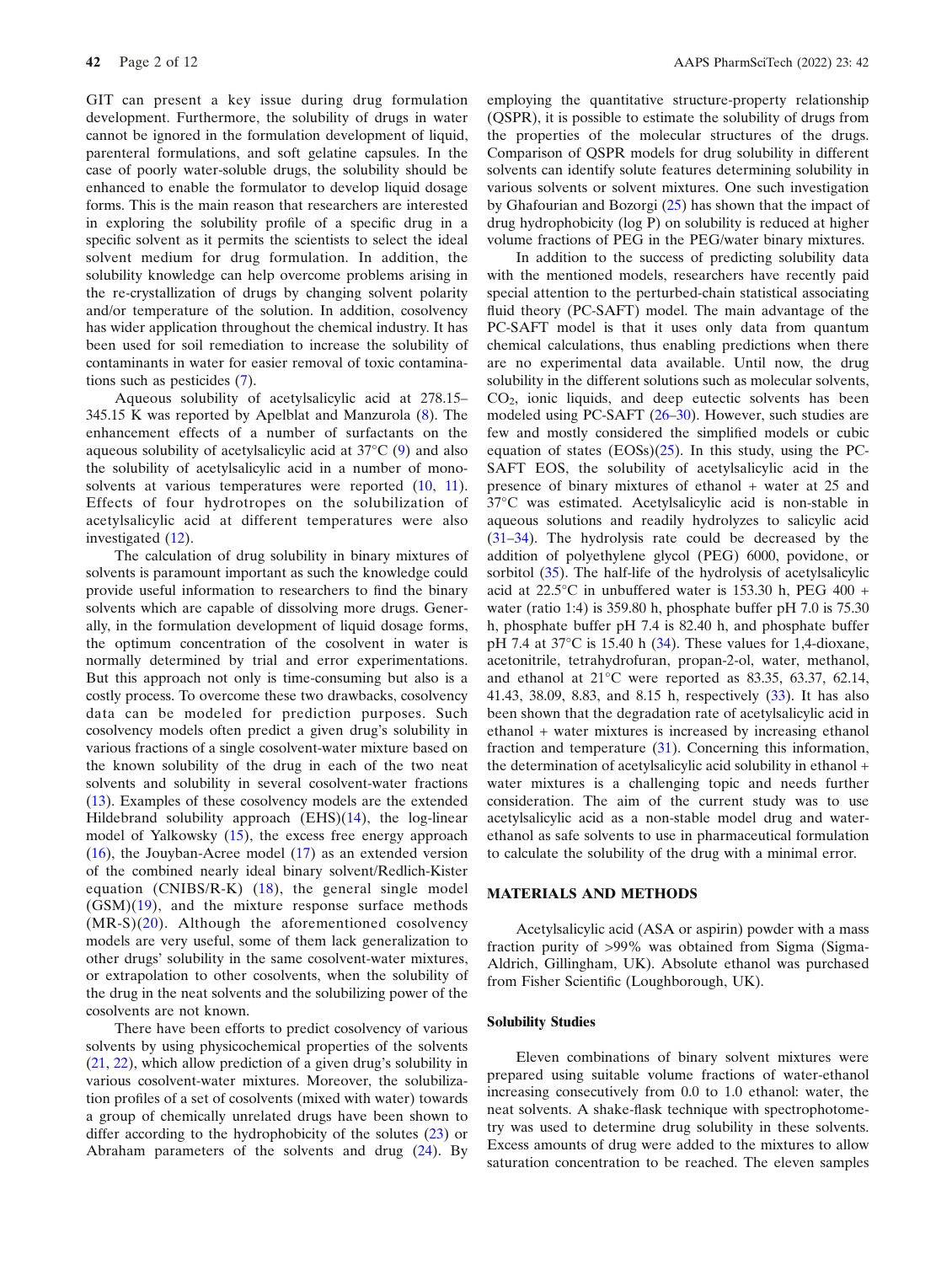were then incubated at 37°C and 25°C in a thermostatic water bath shaker (Cambridge, Crafton) at atmospheric pressure while constantly shaking at a speed of 200 rpm, for a minimum of 72 h (the preliminary results showed that 72 h was sufficient to reach equilibrium condition).

The suspensions were allowed to settle for 1 h, and then the supernatants were filtered to remove the excess solid using a syringe-driven filter unit (pore size 0.20 μm). A volume of either 0.2 mL or 1 mL (depending on the concentration of drug in the saturated sample) of the filtrate from each sample was immediately diluted quantitatively using an appropriate amount of the same ethanol: water solvent mixture. Dilutions in the range of 10–10,000 times were made depending on the concentration of the drug in the filtered solutions. A Knauer HPLC instrument (Berlin, Germany) composed of a K-1001 HPLC pump, a BioTech. degasser, a sample loop (20 μL), and a K-2600 ultraviolet detector was used for the determination of acetylsalicylic acid and salicylic acid. The chromatographic data processing was performed by employing the Chromgate software (version 3.1). The separation was performed by a stationary phase of C<sub>18</sub> XBridge analytical column (5 μm  $\times$  250 mm  $\times$  4.6 mm) from Waters Co. (Ireland), and the mobile phase consisted of phosphoric acid:acetonitrile:water (2:400:600 v/v). The freshly prepared mobile phase was filtered using a vacuum filter system equipped with a 0.45-μm membrane filter (Millipore Corp., Billerica, Massachusetts) and degassed by ultrasonic for 15 min. Chromatography was run at 25°C by pumping the mobile phase at a flow rate of 1.5 mL/min. The UV detector recorded the column effluent at 254 nm (36). The calibration curve between the peak area and the concentration in the range of 10–1000 mg.L<sup>-1</sup> for acetylsalicylic acid is  $Y = 3336.8$  $C<sub>ASA</sub> + 181,813$  and in the range of 0.5–20 mg.L<sup>-1</sup> for salicylic acid is  $Y = 39,158$  C<sub>SA</sub> + 14,652. The solubility data are obtained from the interpolation of these plots.

#### Density Measurement of the Solutions

In order to measure the true density of each saturated solution, 1 mL of each filtrate was weighed accurately using an accurate balance with a precision of 0.1 mg (Sartorius, Ireland). The true density values are needed to convert molarity and mole fraction. Three repeats of the procedure were completed for all seven drugs at 37°C and 25°C, and the results averaged. It should be noted that the density of the saturated solution of acetylsalicylic acid is overestimated since there is a considerable amount of salicylic acid which increases the density value.

## Differential Scanning Calorimetry

A differential scanning calorimeter (DSC7, Mettler Toledo, Switzerland) was employed to investigate the thermal behavior (enthalpy and melting point) of acetylsalicylic acid before and after the solubility test. This information allows us to identify whether a different polymorphic form is produced during the solubility test. The samples studied through the DSC machine were the pure drug sample and the samples obtained after equilibration with 0, 0.5, and 1 ethanol fractions at both 25 and 37°C temperatures. The acetylsalicylic acid particles left in the solubility test were

collected and dried. The dried samples were placed in DSC pans and heated between 25 and 300°C at a scanning rate of 10°C/min under nitrogen gas (50 mL/min). After obtaining the DSC traces for each sample, the melting points and enthalpies of fusion were calculated by the software provided.

#### Fourier Transform Infrared Spectroscopy

In order to explore any changes in the structure of the solid extracted from the solubility test as a result of possible hydrolysis of acetylsalicylic acid and precipitation of any byproducts, FT-IR was employed (Perkin Elmer's Spectrum One, Shelton, CT, USA). Briefly, methanol was used to clean the instrument to remove any residual matter left on the apparatus, followed by placing a few milligrams of each of the separated solid particles after the solubility test. The sample was pressed with a pressure of 100 bar followed by scanning the sample three times over a range of 4000  $cm^{-1}$  to 500  $cm^{-1}$ to obtain spectra with appropriate resolution.

#### X-ray Powder Diffraction

The XRPD patterns were obtained for all samples including original acetylsalicylic acid using a D2 Phaser diffractometer (Bruker AXS GmbH, Karlsruhe, Germany). All samples produced were scanned in Bragg-Brentano geometry, over a scattering (Bragg, 2θ) angle range from 5 to 50°, in 0.02° steps at 1.5° min<sup>-1</sup>(37). Microsoft Excel was used to analyze and plot the collected XRPD patterns. The crystallinity of the samples was also determined to elucidate the effect of the type of solvent (water and ethanol) on the crystallinity of the recovered acetylsalicylic acid samples. The area under the curve for the "distinctive crystalline peaks" at 7.8 and 15.6 2θ angles was measured for each XRPD diffractogram and used in the determination of crystallinity  $(\% )$  using the equation  $1(38)$ .

Crystallinity

$$
= \frac{\text{Area of crystalline peaks}}{\text{Area of all peaks (crystalline} + \text{amorphous})}
$$

$$
\times 100 \tag{1}
$$

#### Mathematical Modeling of the Solubility Data

The solubility values determined for acetylsalicylic acid in ethanol + water mixtures are correlated and backcalculated utilizing the mathematical cosolvency models such as the Yalkowsky, Jouyban-Acree, modified Wilson, and PC-SAFT models, and details for each studied model are discussed below.

## Yalkowsky Model

The Yalkowsky model was employed to express the natural logarithm of solubility in a mixture of solvent + cosolvent (39).

$$
\ln C_m = f_1 \ln C_1 + f_2 \ln C_2 \tag{2}
$$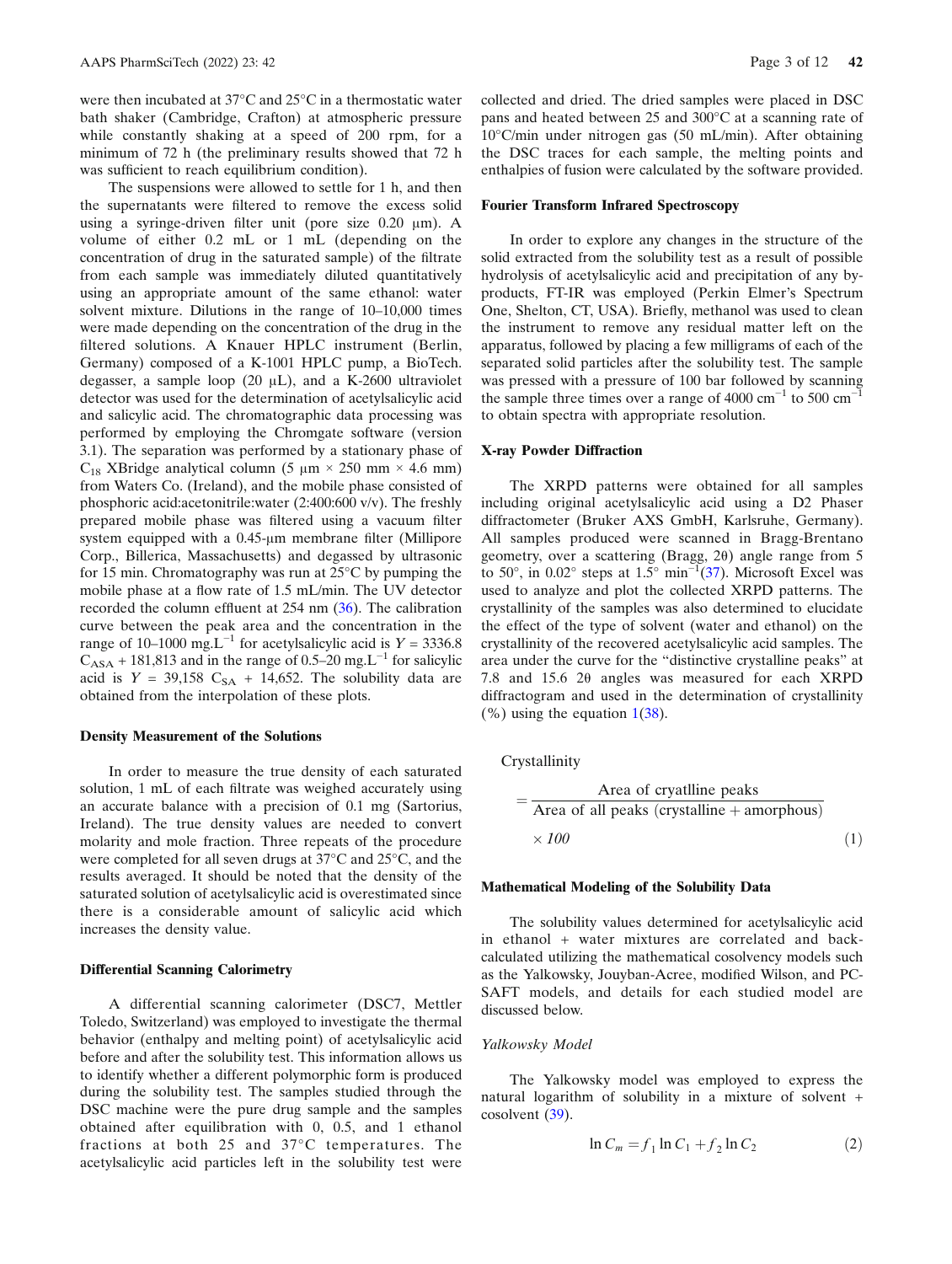| Chemical name        | m <sub>i</sub> | $\sigma(A^{\circ})$ | $\varepsilon/k(K)$ | $K^{A_i B_j}$ | $\varepsilon^{A_i B_j}$ | Associating scheme | Ref. |
|----------------------|----------------|---------------------|--------------------|---------------|-------------------------|--------------------|------|
| Acetylsalicylic acid | 5.5830         | 3.8593              | 256.38             | $\rm 0.01$    | 2453.80                 | 2B                 | 33   |
| Ethanol              | 2.3827         | 3.1771              | 198.2              | 0.032384      | 2653.4                  | 2B                 |      |
| Water                | .0656          | 3.0007              | 366.51             | 0.034868      | 2500.7                  | 2B                 |      |

Table I. Pure Component Parameters for the Substances

where  $C_1$  and  $C_2$  are solubility data in mono-solvents 1 and 2 in molar fraction unit,  $x_m$  is the solubility of the drug in the solvent mixture, and  $f_1$  and  $f_2$  are volume fractions of solvents 1 and 2 in the absence of the drug. After modification of Eq. 2 (i.e., substitution of  $f_2$  with (1– $f_1$ ) and subsequent rearrangements), Eq. 3 can be obtained as (40):

$$
\ln C_m = \ln C_2 + \left(\ln \frac{C_1}{C_2}\right) f_1 = \ln C_2 + \sigma f_1 \tag{3}
$$

the  $\sigma$  is the model constant. A linear relationship has been shown between the logarithm of octanol-to-water partition coefficient of the solute (log P) and  $\sigma$  as below (41):

$$
\sigma = M \cdot \log P + N \tag{4}
$$

where  $M$  and  $N$  are the cosolvent constants. After replacing Eq. 4 in Eq. 3, a predictive mathematical equation is attained (41).

$$
\ln C_m = \ln C_2 + f_1(M \cdot \log P + N) \tag{5}
$$

By employing  $M$  and  $N$  values obtained from the literature for used cosolvent (ethanol) and log P of a drug, the solubility of the drug in the solvent mixture can be computed only using solubility data in water.

# Jouyban-Acree Model

The Jouyban-Acree model as a simple linear cosolvency model used for binary mixtures of solvents at various temperatures can be presented by Eq.  $6(17)$ :

$$
\ln C_{m,T} = f_1 \cdot \ln C_{1,T} + f_2 \cdot \ln C_{2,T} + \frac{f_1 f_2}{T}
$$

$$
\times \sum_{i=0}^{2} J_i \cdot (f_1 - f_2)^i \tag{6}
$$

 $J_i$  is the model parameter calculated using linear regression of  $(\ln C_{m, T} - f_1)$ . ln  $C_{1, T} - f_2$ . ln  $C_{2, T}$ ) vs  $\frac{f_1 f_2}{T}$ ,  $\frac{f_1 f_2(f_1 - f_2)}{T}$ , and  $\frac{f_1 f_2(f_1 - f_2)^2}{T}$  and other model parameters have the same meanings as those of the above model.

#### The Modified Wilson Model

In addition to linear models employed for fitting and prediction of solubility values, the non-linear model of modified Wilson is also utilized for modeling the solubility data in the solvent mixtures at isothermal conditions. The equation is as (42):

$$
-\ln C_m = 1 - \frac{f_1[1 + \ln x_1]}{f_1 + f_2 \lambda_{12}} - \frac{f_2[1 + \ln x_2]}{f_1 \lambda_{21} + f_2} \tag{7}
$$

 $\lambda_{12}$  and  $\lambda_{21}$  are the model constants computing using nonlinear analysis.

#### PC-SAFT Model

The perturbed chain SAFT equation of state (EOS) or PC-SAFT was first proposed and developed by Gross and Sadowski in 2001 (43) as an alternative to the original version of SAFT derived by Chapman et al.(44). The residual molar Helmholtz energy of the PC-SAFT  $(a^{res})$  obtained by the Helmholtz energy contributions from the reference system hard chain  $(a^{hc})$ , dispersion force  $(a^{disp})$ , and hydrogen bonding  $(a^{assoc})$  is obtained as follows:

$$
ares = a - aideal = ahc + adisp + aassoc
$$
 (8)

In PC-SAFT, pure components can be described using five pure-component parameters:  $(i)m$ , number of segments per chain; (ii) $\sigma$ , diameter of each segment in Angstrom (Å); (iii)ε, energy parameter for each segment in Joules (J); (iv)  $\kappa^{AiBi}$ , effective volume of the association  $(\AA^3)$ ;  $(v)\epsilon^{AiBi}$ , energy parameter of the association (bar.l/mol);

Table II. Melting Points and Enthalpy of Fusion for Drug Crystals Obtained From Different Concentrations of Ethanol + Water at 25 and  $37^{\circ}$ C

| Sample (ethanol:water%)        | Melting point $(^{\circ}C)$ |                 | Enthalpy of fusion $(J/g)$ |                 |
|--------------------------------|-----------------------------|-----------------|----------------------------|-----------------|
|                                | $25^{\circ}$ C              | $37^{\circ}$ C  | $25^{\circ}$ C             | $37^{\circ}$ C  |
| 0:100                          | $142.9 \pm 1.0$             | $137.8 \pm 0.5$ | $147.7 \pm 2.7$            | $130.7 \pm 2.8$ |
| 50:50                          | $141.3 \pm 0.1$             | $144.4 \pm 0.2$ | $139.5 \pm 0.4$            | $161.0 \pm 1.7$ |
| 100:0                          | $143.7 \pm 0.2$             | $144.3 \pm 0.0$ | $156.2 \pm 3.7$            | $155.4 \pm 2.0$ |
| Untreated acetylsalicylic acid | $145.3 \pm 0.1$             | $145.3 \pm 0.1$ | $165.6 \pm 6.2$            | $165.6 \pm 6.2$ |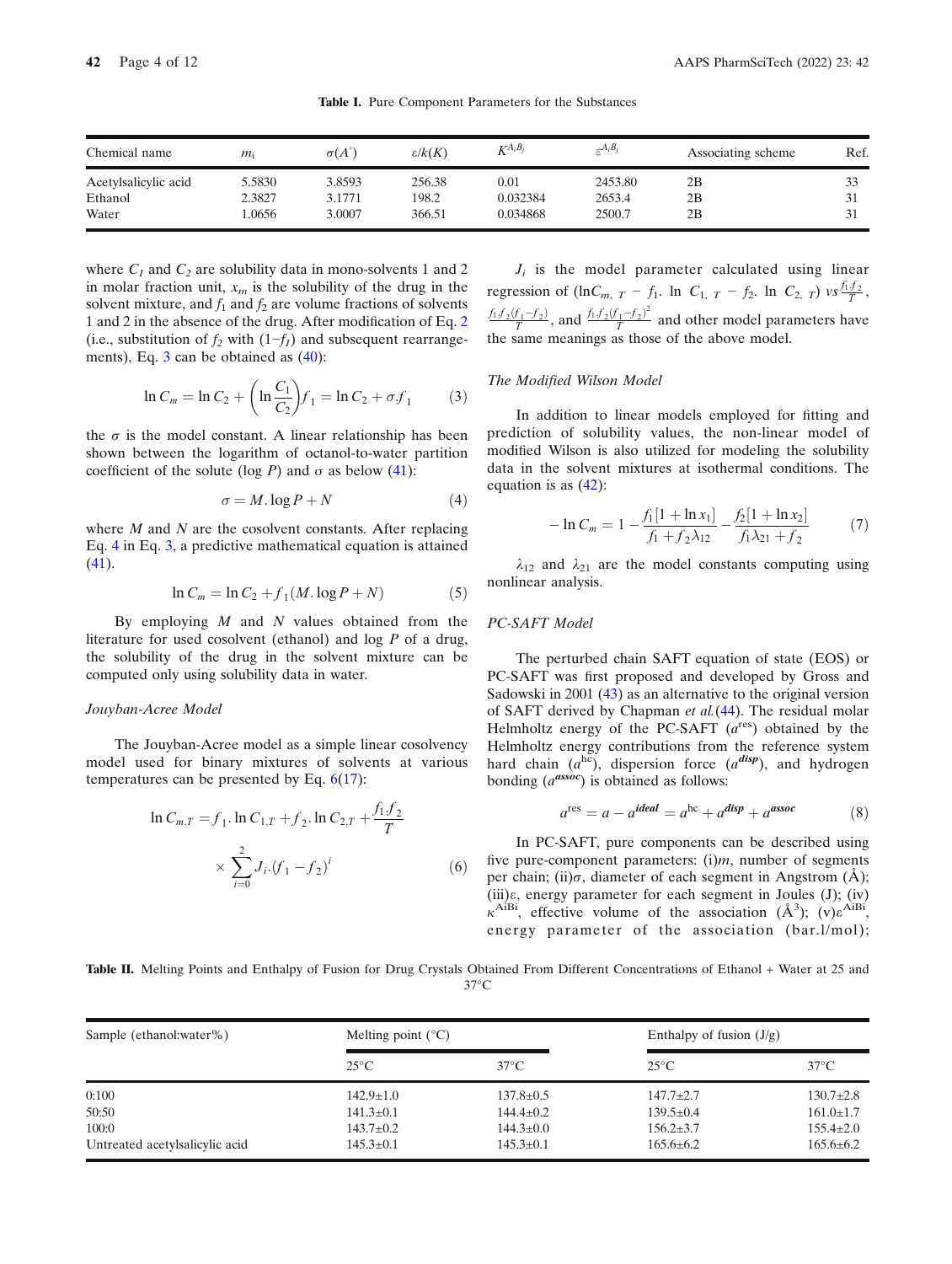

Figure 1. FT-IR spectra of all samples collected from each solubility test and original acetylsalicylic acid: (a) salicylic acid; (b) acetylsalicylic acid; acetylsalicylic acid collected at 37°C from (c) 100% water, (d) 100% ethanol, and (e) 50:50 water:ethanol; and acetylsalicylic acid collected at 25°C from (f) 100% water, (g) 100% ethanol, and (h) 50:50 water:ethanol

(vi)NumAss, number of association sites ( $N_i^{\text{assoc}}$ ). The parameters of each component are reported in Table I(43, 45). The interaction parameters for binary systems (ethanol + water), (acetylsalicylic acid + water) and (acetylsalicylic acid  $+$  ethanol),  $k_{ij}$ , for the purely predictive model were set to zero.

The fugacity coefficient for component  $k$  ( $\phi_k$ ) and compressibility factor  $(z)$  using the PC-SAFT EOS are computed as follows:

$$
\ln \phi_k = a^{\text{res}} + (z - 1) + \left(\frac{\partial a^{\text{res}}}{\partial x_k}\right)_{T, V, X_{i \neq k}}
$$

$$
- \sum_{j=1}^N \left[ X_j \left(\frac{\partial a^{\text{res}}}{\partial X_k}\right)_{T, V, X_{i \neq j}} \right] - \ln z \tag{9}
$$

$$
z = 1 + \rho \left(\frac{\partial a^{\text{res}}}{\partial \rho}\right)_{T, X_i} \tag{10}
$$



Figure 2. XRPD spectra of all samples collected from each solubility test and original acetylsalicylic acid: (a) salicylic acid; (b) acetylsalicylic acid; acetylsalicylic acid collected at 37°C from (c) 100% water, (d) 100% ethanol, and (e) 50:50 water:ethanol; and acetylsalicylic acid collected at 25°C from (f) 100% water, (g) 100% ethanol, and (h) 50:50 water:ethanol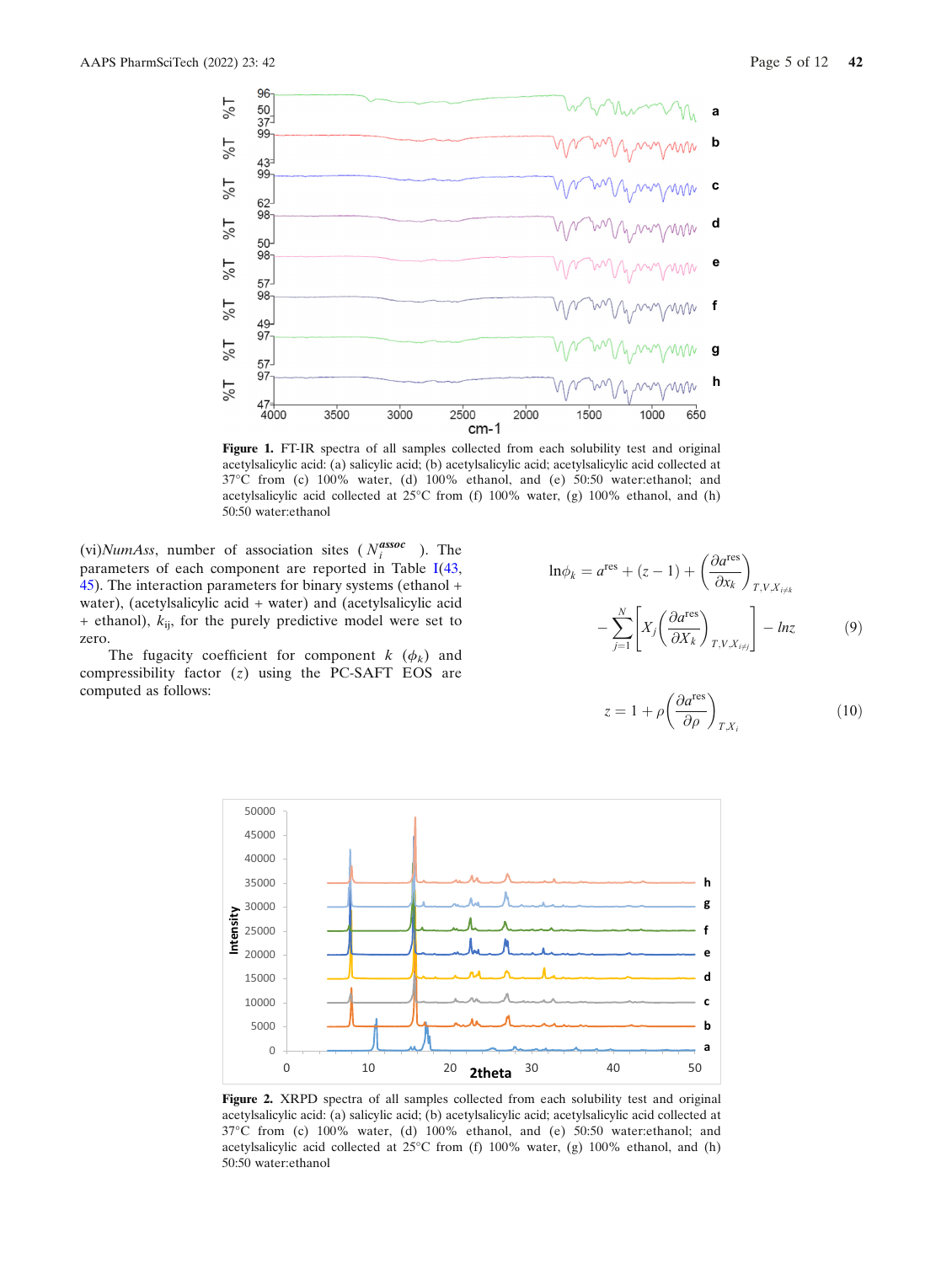Table III. Crystallinity of Original Acetylsalicylic Acid and the Collected Acetylsalicylic Acid After the Solubility Test at Different Temperatures

| Sample                | $25^{\circ}$ C | $37^{\circ}$ C |
|-----------------------|----------------|----------------|
| Acetylsalicylic acid  | 44.3           | 44.3           |
| $100\%$ water         | 32.3           | 23.1           |
| 100% ethanol          | 35.5           | 40.7           |
| 50:50 (water:ethanol) | 33.6           | 42.8           |

where  $\rho$  is the molar density. Using PC-SAFT, the activity coefficients are calculated from the fugacity coefficients through Eq. 11:

$$
\gamma_i = \frac{\phi_i}{\phi_i^0} \tag{11}
$$

where  $\phi_i$  and  $\phi_i^0$  are the fugacity coefficients of component *i* in the mixture and that of the pure compound, respectively. In solid-liquid equilibria, the solid solubility in the liquid phase is calculated according to the following expression (46):

$$
\ln x_i = \frac{\Delta H_m}{R} \left( \frac{1}{T_m} - \frac{1}{T} \right) - \ln \gamma_i \tag{12}
$$

where  $x_i$  and  $\gamma_i$  represent the solubility and activity coefficient of compound i. In this study, the activity coefficient of compound  $i(\gamma_i)$  was determined via Eq. 11. Since the activity coefficient depends on solubility in mole fraction  $(x_i)$ , solubility must be determined from the iterations with Eq. 12. In the equation above,  $\Delta H_m$  and  $T_m$  represent fusion enthalpy and melting point temperature, respectively, and their values are presented in Table II.

All explained models are correlated to the measured solubility values of acetylsalicylic acid, and the mean relative deviation  $(MRD\%)$  (Eq. 13) is used to obtain the model's accuracy.

$$
MRD\% = \frac{100}{N}
$$
  
 
$$
\times \sum \left( \frac{|Calculated value - Observed value|}{Observed value} \right)
$$
 (13)

N is the number of data points in each set.

## RESULTS AND DISCUSSION

## Thermal Analysis

The melting point and enthalpy of fusion were determined for pure acetylsalicylic acid as well as for the samples that had undergone solubility experiments following treatment with 0%, 50%, and 100% ethanol. Since the solid phase remaining at the end of the solubility experiments could have altered to the different polymorphic forms as a result of the equilibrium state during the solubility experiments, the enthalpy and melting point of the solid particles obtained after each solubility test were compared to the original drug crystals. Acetylsalicylic acid has two polymorphic forms known as polymorph I and polymorph II. Polymorph I which is the stable form of acetylsalicylic acid melts above 137°C  $(47)$ , whereas polymorph II melts between 128 and 130 $^{\circ}$ C (48). The DSC traces showed that the concentration of ethanol + water had no effect on the type of polymorphic form of acetylsalicylic acid since the filtered acetylsalicylic acid after the solubility experiments showed a melting peak above 137°C. The results of Table II ruled out the presence of polymorph II in the acetylsalicylic acid samples as the melting points of all samples are above 137°C hence portraying the absence of changes in the polymorphic form of acetylsalicylic acid before and after the solubility test.

Although some authors suggested that the onset melting temperature of the solute is preferred over the peak melting temperature  $(49)$ , others such as El-Badryet al.  $(50)$  employed the peak temperature to represent the melting point of the drugs. Likewise, this study utilized the peak melting



Figure 3. Relationship between melting point and crystallinity of the extracted acetylsalicylic acid after the solubility test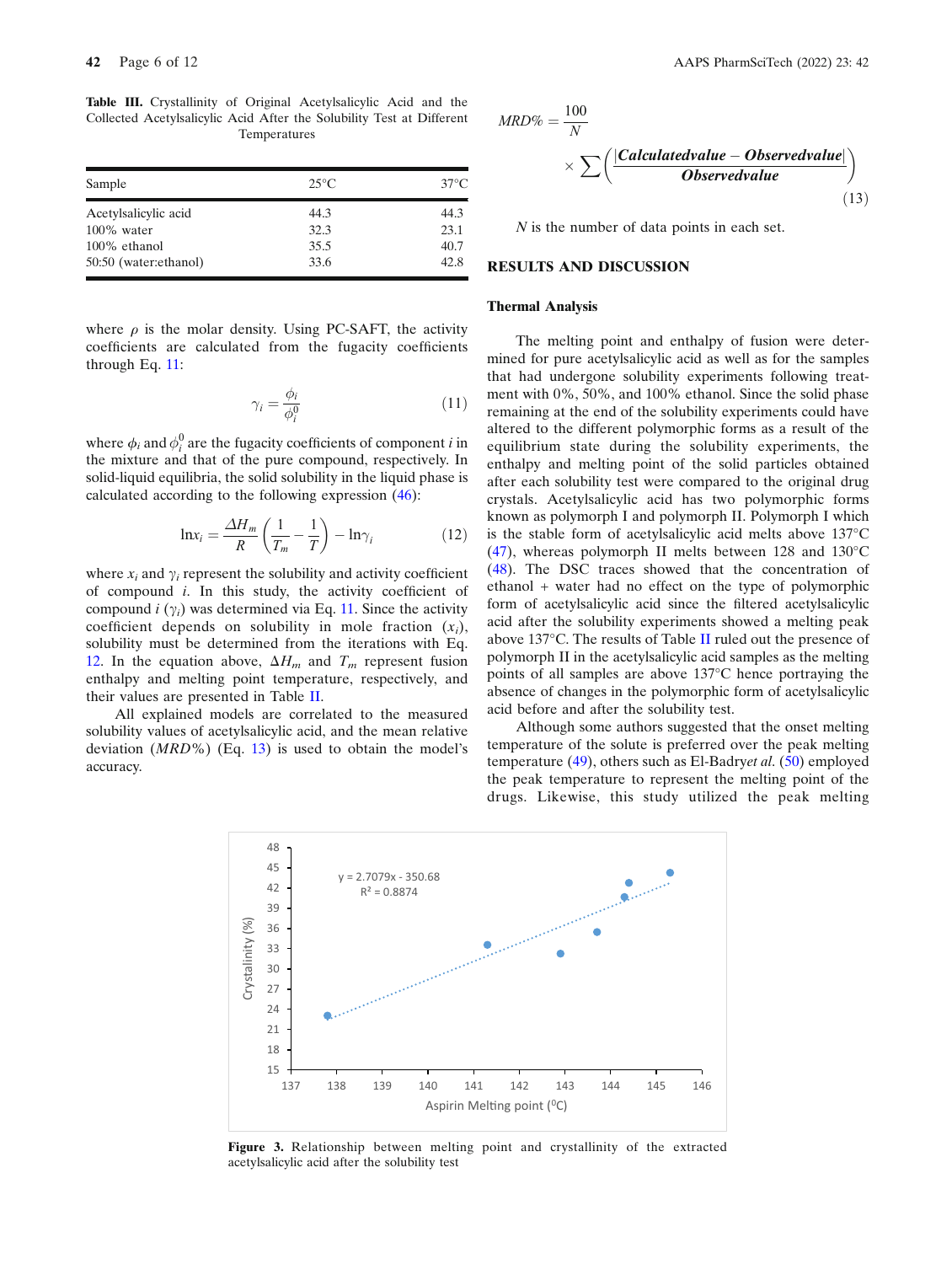

Figure 4. Relationship between enthalpy and crystallinity of the extracted acetylsalicylic acid after the solubility test

temperature. On the whole, it can be observed that the melting points of the samples (pure drug and the samples from solubility experiments) were slightly different from each

**Table IV.** Experimental Molar Fraction Solubility  $(C_{m,T})$  Values as the Mean of Three Experiments (± Standard Deviation) Measured for Acetylsalicylic Acid in Ethanol + Water Solvent Mixtures at 25 and 37°C in the Presence of Salicylic Acid (as its Degradation Product)

| $f_1^{\ a}$                 | 25C                                                                            | $37^{\circ}$ C                               |
|-----------------------------|--------------------------------------------------------------------------------|----------------------------------------------|
|                             | Acetylsalicylic acid                                                           |                                              |
| 0.00                        | 2.46 $(\pm 0.06) \times 10^{-2}$                                               | 3.08 ( $\pm 0.00$ ) × 10 <sup>-2</sup>       |
| 0.10                        | 3.47 $(\pm 0.11) \times 10^{-2}$                                               | 5.22 ( $\pm 0.01$ ) × 10 <sup>-2</sup>       |
| 0.20                        | 5.92 ( $\pm 0.25$ ) × $10^{-2}$                                                | $1.01 \ (\pm 0.00) \times 10^{-1}$           |
| 0.30                        | $1.28 \ (\pm 0.00) \times 10^{-1}$                                             | $2.04 \ (\pm 0.04) \times 10^{-1}$           |
| 0.40                        | 2.71 $(\pm 0.05) \times 10^{-1}$                                               | 4.09 ( $\pm 0.03$ ) × 10 <sup>-1</sup>       |
| 0.50                        | 4.31 $(\pm 0.02) \times 10^{-1}$                                               | 6.71 ( $\pm 0.08$ ) × 10 <sup>-1</sup>       |
| 0.60                        | 5.46 $(\pm 0.14) \times 10^{-1}$                                               | 8.16 ( $\pm 0.92$ ) × 10 <sup>-1</sup>       |
| 0.70                        | 6.82 ( $\pm 0.03$ ) × 10 <sup>-1</sup>                                         | 9.95 ( $\pm$ 0.16) $\times$ 10 <sup>-1</sup> |
| 0.80                        | 7.77 $(\pm 0.02) \times 10^{-1}$                                               | $1.06 \ (\pm 0.19)$                          |
| 0.90                        | 8.68 $(\pm 0.52) \times 10^{-1}$                                               | 1.13 $(\pm 0.08)$                            |
| 1.00                        | 8.26 ( $\pm 0.23$ ) × $10^{-1}$                                                | 9.88 $(\pm 0.02) \times 10^{-1}$             |
| Salicylic acid <sup>b</sup> |                                                                                |                                              |
| 0.00                        | 7.26 ( $\pm$ 0.12) $\times$ 10 <sup>-4</sup> [1.37 $\times$ 10 <sup>-2</sup> ] | 3.20 $(\pm 0.13) \times 10^{-3}$             |
| 0.10                        | 8.78 ( $\pm 0.63$ ) × 10 <sup>-4</sup> [1.73 × 10 <sup>-2</sup> ]              | 4.47 $(\pm 0.25) \times 10^{-3}$             |
| 0.20                        | 1.04 ( $\pm 0.09$ ) × 10 <sup>-3</sup> [3.24 × 10 <sup>-2</sup> ]              | 7.78 $(\pm 0.60) \times 10^{-3}$             |
| 0.30                        | 1.95 ( $\pm 0.00$ ) × 10 <sup>-3</sup> [8.09 × 10 <sup>-2</sup> ]              | 1.84 $(\pm 0.00) \times 10^{-2}$             |
| 0.40                        | 1.86 ( $\pm 0.00$ ) × 10 <sup>-3</sup> [2.10 × 10 <sup>-1</sup> ]              | 3.24 ( $\pm 0.00$ ) × 10 <sup>-2</sup>       |
| 0.50                        | 2.98 ( $\pm 0.00$ ) × 10 <sup>-3</sup> [4.81 × 10 <sup>-1</sup> ]              | 4.31 ( $\pm 0.00$ ) × 10 <sup>-2</sup>       |
| 0.60                        | 3.16 ( $\pm 0.00$ ) × 10 <sup>-3</sup> [9.62 × 10 <sup>-1</sup> ]              | 4.52 ( $\pm 0.00$ ) × $10^{-2}$              |
| 0.70                        | 3.67 (±0.05) $\times$ 10 <sup>-3</sup> [1.38]                                  | 5.33 $(\pm 0.00) \times 10^{-2}$             |
| 0.80                        | 3.28 ( $\pm$ 0.73) $\times$ 10 <sup>-3</sup> [1.84]                            | 5.52 ( $\pm$ 0.44) $\times$ 10 <sup>-2</sup> |
| 0.90                        | 3.73 ( $\pm 0.00$ ) × 10 <sup>-3</sup> [2.21]                                  | 4.94 $(\pm 0.01) \times 10^{-2}$             |
| 1.00                        | 3.38 ( $\pm 0.52$ ) × 10 <sup>-3</sup> [2.11]                                  | 5.24 ( $\pm 0.01$ ) × $10^{-2}$              |

 ${}^{a}f_{1}$  is volume fraction of ethanol in the ethanol and water mixtures in

the absence of acetylsalicylic acid <sup>b</sup> Molar concentration produced from hydrolysis of acetylsalicylic acid. Data in bracket are related to saturated concentration for salicylic acid in ethanol + water mixtures and taken from a reference (56)

other. This could be due to changes in the particle size or the crystallinity of the original acetylsalicylic acid particles after the solubility test where some of the dissolved acetylsalicylic acid particles can undergo recrystallization leading to different particle sizes and different crystallinity percentages. It has been shown that, generally, smaller particles should melt at a lower temperature than when larger particles are used for the given material (51). This is true due to the high surface area of small particles that would be in contact with the heat during DSC hence lowering the melting point.

In order to explore any changes in the structure of acetylsalicylic acid crystals as a result of hydrolysis (degradation), FT-IR was carried out on the extracted acetylsalicylic acid after the solubility test. FT-IR spectra of all samples showed that all the diagnostic peaks for acetylsalicylic acid can be also detected in the samples collected after the solubility test at different temperatures (Figure 1). Furthermore, the FT-IR spectra of the collected samples after the solubility test did not show any peak relevant to the presence of salicylic acid. This indicates that salicylic acid is not reached above the saturated solubility to precipitate.

Table II shows that the enthalpy of fusion is different compared to the enthalpy of untreated acetylsalicylic acid. For example, the enthalpy of fusion of unprocessed acetylsalicylic acid was  $165.6 \pm 6.2$  J/g, whereas this value was 130.7 $\pm$ 2.8 J/g when 100% water was used in the solubility test. Bustamante *et al.*( $52$ ) suggested that the small differences in enthalpy of fusion values observed after contact with the solvents are not sufficiently important and thermodynamic activity can be assumed constant in the solubility model which could be true when 50:50 water:ethanol or 100% ethanol was used in the solubility test as their enthalpy is closer to the enthalpy of untreated acetylsalicylic acid. Table II shows that the enthalpy difference between unprocessed acetylsalicylic acid and when 100% water was used in the solubility test is significant. It has been reported that the significant difference in the enthalpy could be due to changes in the crystallinity of acetylsalicylic acid after the solubility test. This has been shown when acetylsalicylic acid has been crystallized from various organic solvents (53). The enthalpy data in Table II shows that the acetylsalicylic acid crystals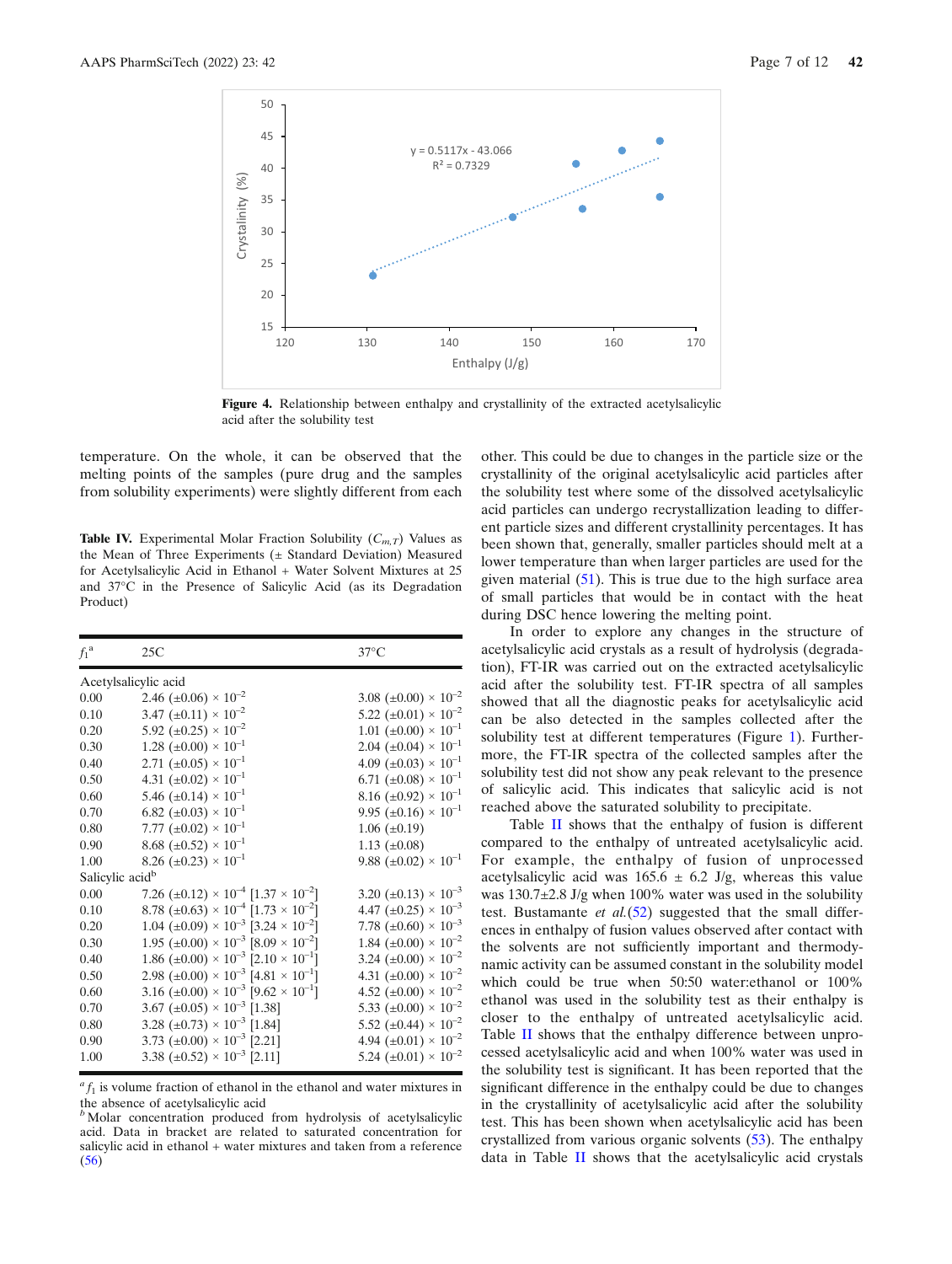

Figure 5. Solubility profiles of acetylsalicylic acid and other related chemicals at 25°C. The graph inside the main figure is the magnification of the solubility profiles of 3-aminosalicylic acid and 5-amino salicylic acid (these to curves are not visible in the main solubility graph)

filtered after the solubility test in 100% water have less crystallinity compared to untreated acetylsalicylic acid.

Since the crystallinity of acetylsalicylic acid could change the solubility, XRPD was used to investigate any changes in the crystallinity of the collected acetylsalicylic acid samples compared to the original acetylsalicylic acid after the solubility test (Figure 2). The XRPD of the samples shows that the only difference between the samples is the intensity

Table V. In C Values of Acetylsalicylic Acid Obtained by the Yalkowsky Model (Eq. 5) in the Binary Mixture of Ethanol and Water at Different Temperatures

| $25^{\circ}$ C<br>$-3.71$<br>$-3.36$<br>$-3.02$ | $37^{\circ}$ C<br>$-3.48$<br>$-3.14$<br>$-2.79$ |
|-------------------------------------------------|-------------------------------------------------|
|                                                 |                                                 |
|                                                 |                                                 |
|                                                 |                                                 |
|                                                 |                                                 |
|                                                 | $-2.45$                                         |
| $-2.33$                                         | $-2.1$                                          |
| $-1.98$                                         | $-1.76$                                         |
| $-1.64$                                         | $-1.41$                                         |
| $-1.29$                                         | $-1.07$                                         |
| $-0.95$                                         | $-0.72$                                         |
| $-0.6$                                          | $-0.38$                                         |
| $-0.26$                                         | $-0.04$                                         |
| 37.6                                            | 41.0                                            |
|                                                 | 44.5                                            |
|                                                 | $-2.67$                                         |

of peaks at 7.8 and 15.6 2θ. The change in the intensity of the peaks could be due to changes in the crystallinity of the samples collected from different solvents at different temperatures. The relative crystallinity of the samples was calculated (Table III), and the results showed that the crystallinity of the samples collected at 25°C has not significantly changed (ranging from 32.3 to 35.5%), but this was not the case for the samples collected at 37°C. The crystallinity of the acetylsalicylic acid samples collected from 100% water was significantly lower than that of other samples which could increase the solubility of acetylsalicylic acid during the solubility test. This is in agreement with melting point and enthalpy data (Table  $II$ ) where the sample with the lowest crystallinity showed the lowest melting point and enthalpy (Table II; Figures 3 and 4). Since drugs with low crystallinity could have a higher solubility, the current study suggests that it is worth measuring the crystallinity of samples after the

Table VI. Parameters Calculated for the Jouyban-Acree Model for Acetylsalicylic Acid Solubility in the Binary Mixture of Ethanol and Water

|                       | Jouyban-Acree                  |                                    |
|-----------------------|--------------------------------|------------------------------------|
| $Ethanol + water$     | $J_{\theta}$<br>$J_I$<br>$J_2$ | 1426.596<br>515.373<br>$-1084.479$ |
| $P$ -value<br>$MRD\%$ | 0.05<br>9.9                    |                                    |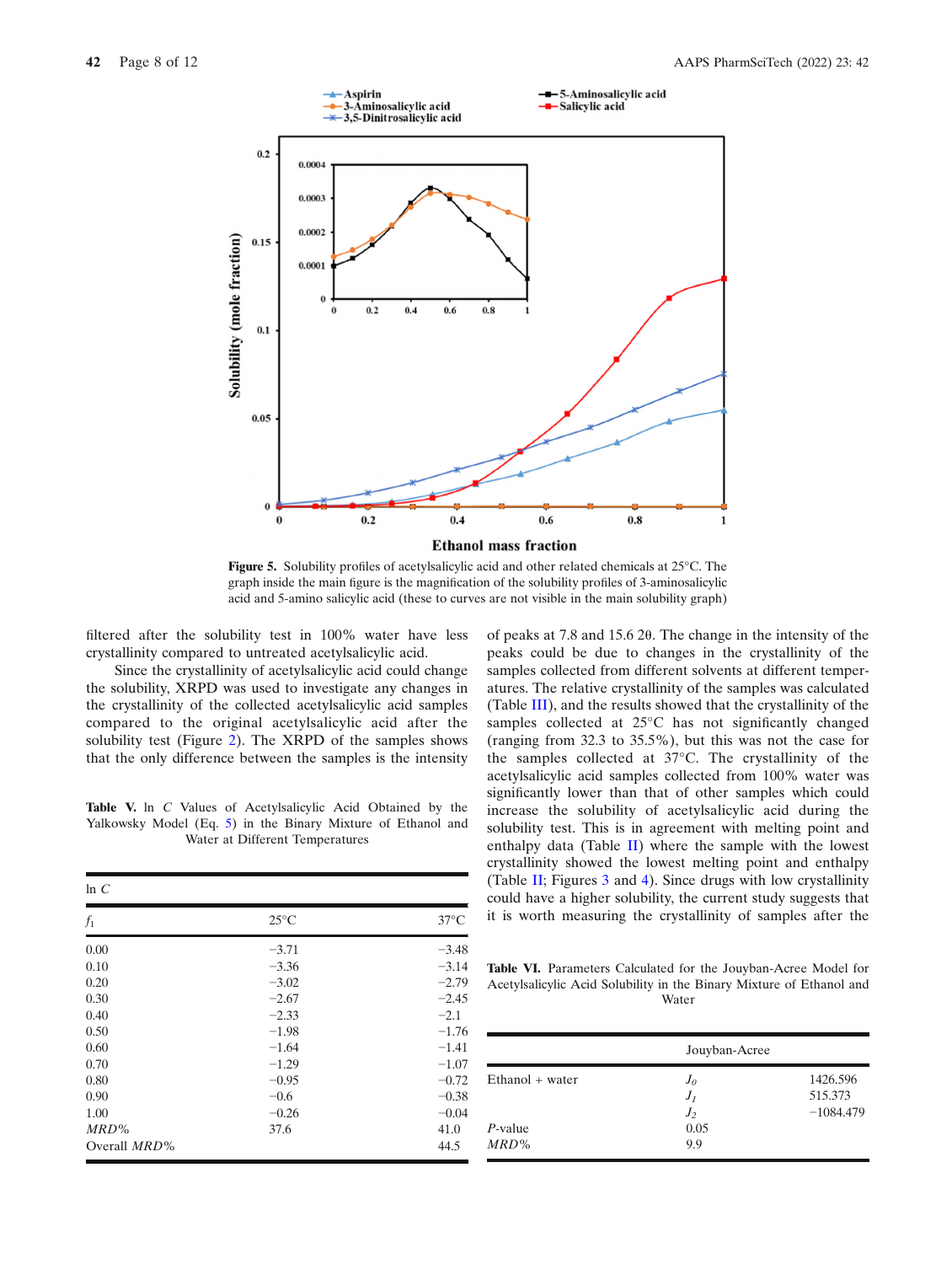Table VII. The Modified Wilson Model Parameters at the Investigated Temperatures and the MRD% for Back-calculated Acetylsalicylic Acid Solubility Data in the Binary Mixture of Ethanol and Water

| $T^{\circ}C$                    | $\lambda_{12}$ | $\lambda_{21}$ | MRD%                 |
|---------------------------------|----------------|----------------|----------------------|
| 25<br>37<br>Overall <i>MRD%</i> | 0.394<br>0.294 | 2.537<br>3.405 | 25.2<br>25.7<br>25.4 |

solubility test for better interpretation of the data in the solubility test. In conclusion, the finding of this study regarding DSC and XRPD proved that if a drug is prone to any changes in its crystallinity during the solubility test, then the obtained solubility data could not be an exact reflection of the solubility data for the original crystals which was discussed further in the solubility section of the manuscript.

#### Solubility Studies

Binary aqueous-cosolvent systems are usually employed in practice to enhance the solubility of poorly water-soluble drugs in order to formulate them as a liquid dosage form for patients. Organic cosolvents particularly ethanol are among the most powerful pharmaceutical solubilizing agents which are usually used in the formulation of elixirs. The prediction of solubility trends in aqueous mixtures of ethanol is of most attention and it facilitates finding all cosolvent systems (54). The molar fraction solubility of acetylsalicylic acid in the mixed solutions with various ethanol fractions at 25 and 37°C along with standard deviations of repeated measurements are reported in Table IV. This table shows that when the volume fraction of ethanol enhances, the solubility of the drug increases and reaches a peak

**Table VIII.** Predicted Mole Fraction Solubility  $(x_{m,T}^{perd})$  Values<sup>a</sup> for Acetylsalicylic Acid in Ethanol + Water Solvent Mixtures at 25 and 37°C Using PC SAFT EOS

| $f_1^{\ b}$                                                          | $25^{\circ}$ C                                                                                                                                        | MRD%                                                                 | $37^{\circ}$ C                                                                                                                                                 | $MRD\%$                                                         |
|----------------------------------------------------------------------|-------------------------------------------------------------------------------------------------------------------------------------------------------|----------------------------------------------------------------------|----------------------------------------------------------------------------------------------------------------------------------------------------------------|-----------------------------------------------------------------|
| 0.00<br>0.10<br>0.20<br>0.30<br>0.40<br>0.50<br>0.60<br>0.70<br>0.80 | $2.211.10^{-4}$<br>$3.776.10^{-4}$<br>$1.008.10^{-3}$<br>$1.781.10^{-3}$<br>$3.045.10^{-3}$<br>$4.945.10^{-3}$<br>$7.691.10^{-3}$<br>0.0141<br>0.0265 | 50.0<br>44.6<br>20.4<br>40.7<br>57.5<br>61.6<br>59.0<br>48.7<br>27.6 | $8.14.10^{-4}$<br>$1.40.10^{-3}$<br>$2.34.10^{-3}$<br>$4.68.10^{-3}$<br>$1.00.10^{-2}$<br>$1.84.10^{-2}$<br>$3.24.10^{-2}$<br>$5.14.10^{-2}$<br>$6.92.10^{-2}$ | 48.3<br>36.9<br>7.0<br>5.0<br>10.7<br>14.3<br>7.4<br>18.4<br>27 |
| 0.90<br>1.00<br>Overall <i>MRD%</i>                                  | 0.0435<br>0.0395                                                                                                                                      | 10.2<br>28.2<br>40.8                                                 | $8.55.10^{-2}$<br>$7.45.10^{-2}$                                                                                                                               | 24.4<br>4.3<br>18.5                                             |

<sup>a</sup> The measured density data are considered as approximate values for acetylsalicylic acid saturated solutions and used for converting the molar data to mole fraction data with considering this assumption that as salicylic acid is not reached above the saturated solubility in these solutions, it does not have any effect on the density value

at the ratio of 90:10 ethanol:water at both temperatures (25 and 37°C), after which the solubility decreases. Moreover, the molar fraction solubility of acetylsalicylic acid increases when the temperature of the solution increases from 25 to 37°C at the same composition of the mixed solutions. Molar solubility value in neat water in this study at 25°C (0.0246 mol.L−<sup>1</sup> ) and 37°C  $(0.0308 \text{ mol} \cdot \text{L}^{-1})$  is in good agreement with that reported in the literature for 25°C (0.0255 mol.L<sup>-1</sup>) and 37°C (0.0357 mol.L<sup>-1</sup>) (55) and the small observed difference can be related to the person to person error and the employed methodology. Furthermore, Table IV shows also salicylic acid concentration in the acetylsalicylic acid saturated mixtures at the investigated temperatures. The saturated concentrations of salicylic acid in the ethanol + water  $(56)$  mixtures are also reported in this table. As can be seen, salicylic acid in these mixed solutions is under saturated concentration. However, the presence of a considerable concentration of salicylic acid in the saturated solutions of acetylsalicylic acid in ethanol + water mixtures may pass some further changes in its intrinsic solubility values.

Figure 5 compares the solubility profiles of acetylsalicylic acid (used in the current study) and other related compounds in these mixtures (i.e., salicylic acid (56), 5-amino salicylic acid (57), 3-amino salicylic acid (58), and 3,5-dinitrosalicylic acid (59)) at 25°C. As can be seen, the solubility difference between 5-amino salicylic acid and 3-amino salicylic acid is relatively small and between ethanol mass fractions of 0.6 and 1.0, and the solubility of 3-amino salicylic acid exceeded 5 amino salicylic acid. The solubility of 5-amino salicylic acid and 3-amino salicylic acid is weaker than that of acetylsalicylic acid, 3,5-dinitrosalicylic acid, and salicylic acid in the ethanol and water mixtures and shows a maximum solubility in lower ethanol mass fractions, whereas acetylsalicylic acid represents a maximum solubility at  $f_1 = 0.9$  (or mass fraction of 0.877) of ethanol and 3,5-dinitrosalicylic acid and salicylic acid show it at neat ethanol. For salicylic acid with log P of 2.26, and 3,5 dinitrosalicylic acid with  $log P$  of 1.71, these behaviors can be easily explained. However, for acetylsalicylic acid (log P of 1.18) and 5-amino salicylic acid with similar log  $P$  (=1.2), another parameter can affect the solubility such as steric hindrance. Generally, the solubility profile of a solute in a mixed solution is influenced by the factors of polarity, steric hindrance, hydrogen bonding, intermolecular interactions, and van der Waals' forces between solute-solvent, solutesolute, and solvent-solvent, etc. and it is too difficult to elucidate the solubility behavior of a solute in terms of a single reason. All log  $P$  values were taken from DrugBank database (https://go.drugbank.com). Although the density is used for converting molar solubility data to mole fraction data, in the current study considering the instability of solute, salicylic acid also exists in the saturated solutions. So, the measured density data can not exactly be related to acetylsalicylic acid saturated solutions. However, in this section and for comparing its solubility with other salicylate derivatives, the authors used these density data for converting the molar solubility to mole fraction solubility for expressing in the same unit with other systems. It should be noted that the measured density data are considered as approximate values for acetylsalicylic acid saturated solutions considering the assumption that salicylic acid does not have a significant effect on the density value.

 $\beta f_1$  is volume fraction of ethanol in the ethanol and water mixtures in the absence of acetylsalicylic acid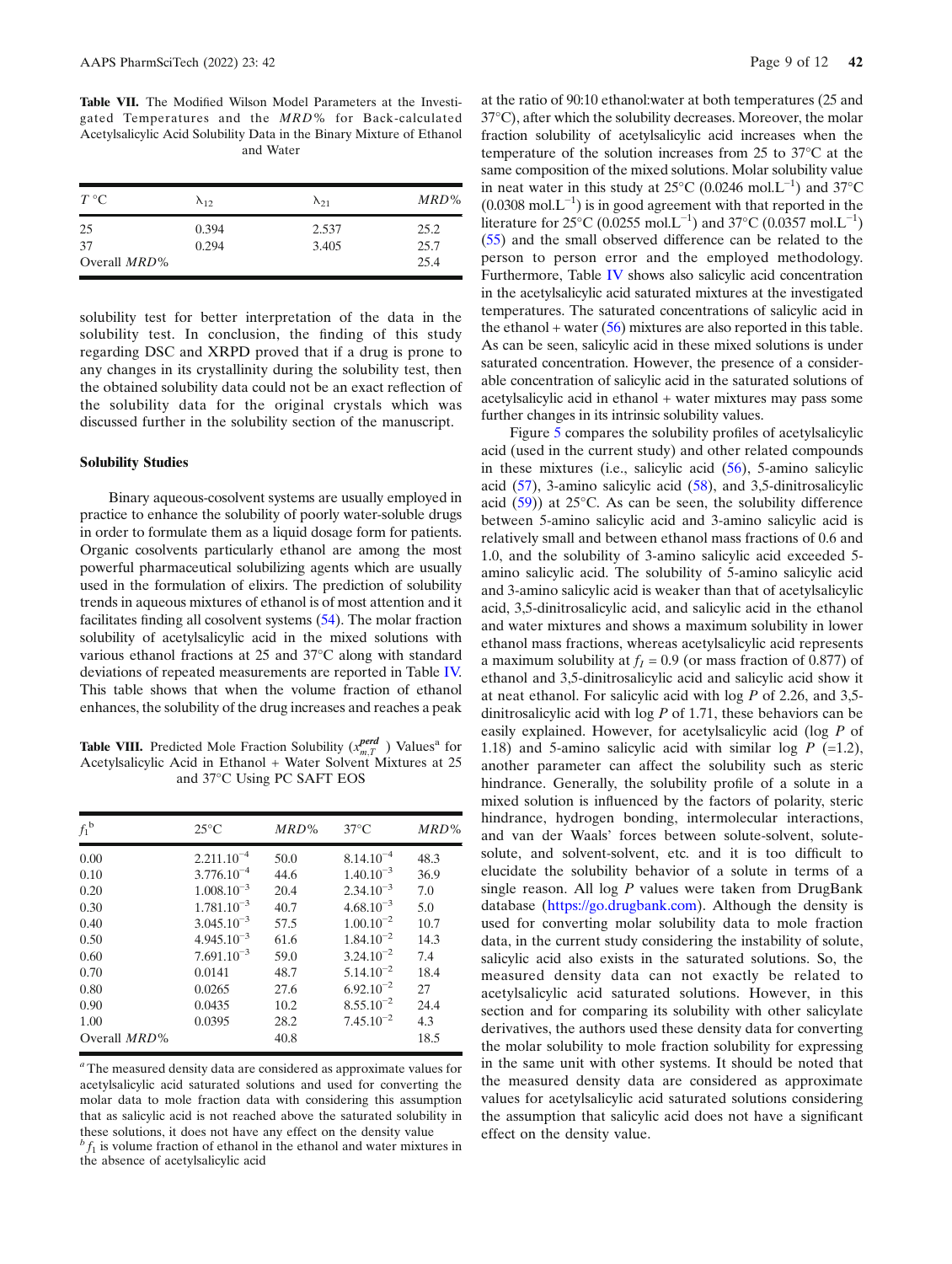There is also a relationship between the aqueous solubility of a drug and its melting point. Concerning this relationship, there is no considerable change from the solubility of acetylsalicylic acid (mp =  $138-140^{\circ}$ C) to the solubility of salicylic acid (mp =  $158^{\circ}$ C); however, the aqueous solubility of 5-amino salicylic acid (mp =  $283^{\circ}$ C) is significantly lower than that of 3amino salicylic acid (mp =  $240^{\circ}$ C).

#### Mathematical Solubility Modeling

The obtained solubility data for acetylsalicylic acid in the binary mixture of ethanol  $+$  water are fitted to the equations explained in the "MATERIALS AND METHODS" section. The logarithm of solubility data or the model constants computed for the Yalkowsky model, the Jouyban-Acree, and the modified Wilson models are summarized in Tables V, VI, and VII. MRD% values computed for backcalculated data are also listed for each studied model. Equation 4 with  $M = 2.14$  and  $N = 0.92$  stated in the published research article for ethanol  $(60)$  shows an  $MRD\%$ value of 44.5% for predicted data. Although this MRD is a large percentage, the need for only one datum at each employed temperature is demonstrated as the major benefit for this predictive model. The modified Wilson model provided an MRD% of 25.7% for the back-calculated data. The  $MRD$  value of < 10% for the Jouyban-Acree shows that this model can obtain precise predicted data for solubility of acetylsalicylic acid in mixtures of ethanol + water.

In this study, the PC-SAFT model was used to predict the solubility data for acetylsalicylic acid in the binary mixture of ethanol + water. The predicted mole fraction solubility of acetylsalicylic acid in the mixed solutions with various ethanol fractions at 25 and 37°C is reported in Table VIII. The average  $MRD\%$  value of < 29.65% for the PC-SAFT indicates the relatively good performance of the PC-SAFT model for predicting solubility data for acetylsalicylic acid in the binary mixture of ethanol + water by considering the fact that no experimental data are used for this model. Although the drug solubility measurement by the experimental effort is the only reliable reported method to find the drug solubility

at any preferred solvent mixture, it would be costly and timeconsuming procedure in most cases. In addition to predicting solubility data using the PC SAFT model, one way to overcome this problem is using a minimum number of determining solubility data for training the solubility models and prediction of other data points based on the trained model. In a previous work (13), it has been stated that the model coefficients of the Jouyban-Acree model may be computed by engaging a minimum number of data points and is capable of predicting the test data set with a satisfactory prediction error (13). In the current study, the Jouyban-Acree model is trained to employ the minimum data, i.e., solubility value in each of utilized mono-solvents at investigated temperatures and in ethanol volume fractions of 0.7, 0.5, and 0.3 at 25°C and the solubility value in other volume fractions of ethanol are predicted using the trained model which is as the following equation.

$$
\ln x_{m,T} = f_1 \cdot \ln x_{1,T} + f_2 \cdot \ln x_{2,T} + 1153.087 \frac{f_1 f_2}{T} + 474.742 \frac{f_1 f_2 (f_1 - f_2)}{T}
$$
\n(14)

The obtained  $MRDs\%$  for Eq. 14 at 25 and 37 $\degree$ C are 11.5% and 12.0%, with an overall MRD% of 11.6%.

Furthermore, some trained versions of the mathematical models suggested in the published articles such as the Jouyban-Acreemodel and its combined form with Abraham solute parameters (24) are also used to forecast the acetylsalicylic acid solubility in the mixed solutions of ethanol and water with a minimum number of solubility data. The trained models are:

$$
\ln x_{m,T} = f_1 \cdot \ln x_{1,T} + f_2 \cdot \ln x_{2,T} + \frac{f_1 f_2}{T}
$$
  
× [1667.856 + 1117.347(f<sub>1</sub> - f<sub>2</sub>)]  
+ 447.7262(f<sub>1</sub> - f<sub>2</sub>)<sup>2</sup>] (15)

$$
\ln x_{m,T} = f_1 \cdot \ln x_{1,T} + f_2 \cdot \ln x_{2,T} + \frac{f_1 f_2}{T} [1286.11 + 825.86E + 50.69S - 812.89A + 300.49B - 684.22V] + \left( \frac{f_1 f_2 (f_1 - f_2)}{T} \right) [105.18 - 381.77E - 740.53S + 1104.24A - 943.10B + 1906.03V] + \left( \frac{f_1 f_2 (f_1 - f_2)^2}{T} \right) \times [-1137.24 - 786.06E + 1994.90S - 83.29A + 399.36B - 1279.27V]
$$
(16)

None of the data points of this investigation is employed in the training of the equations listed above, and the only needed data is the solubility data in neat water and ethanol. The used  $E$  (the excess molar refraction),  $S$  (dipolarity/ polarizability of the solute), A (the solute's hydrogen bond acidity),  $B$  (the solute's hydrogen bond basicity), and  $V$  (the McGowan volume of the solute) values for acetylsalicylic acid are 0.84, 1.42, 0.57, 0.77, and 1.29, respectively. These values were computed using freely available software (http:// www.ufz.de/lserd) employing the SMILE code of acetylsalicylic acid. The overall MRD percentages for predicted data are  $33.9\% \pm 27.0$  and  $16.8\% \pm 16.0$  for Eqs. 14 and 15, respectively. In the general trained form of the Jouyban-Acree model (i.e., Eq. 14), the J parameters are independent of the structure of solvent, whereas all of the solute and solvents represent diverse properties such as physical/chemical stability, dielectric constant, density, solute ionization in solvent mixtures, and varied capabilities of solubilization/desolublization which considering them can be useful in the prediction capability of models. In this study, it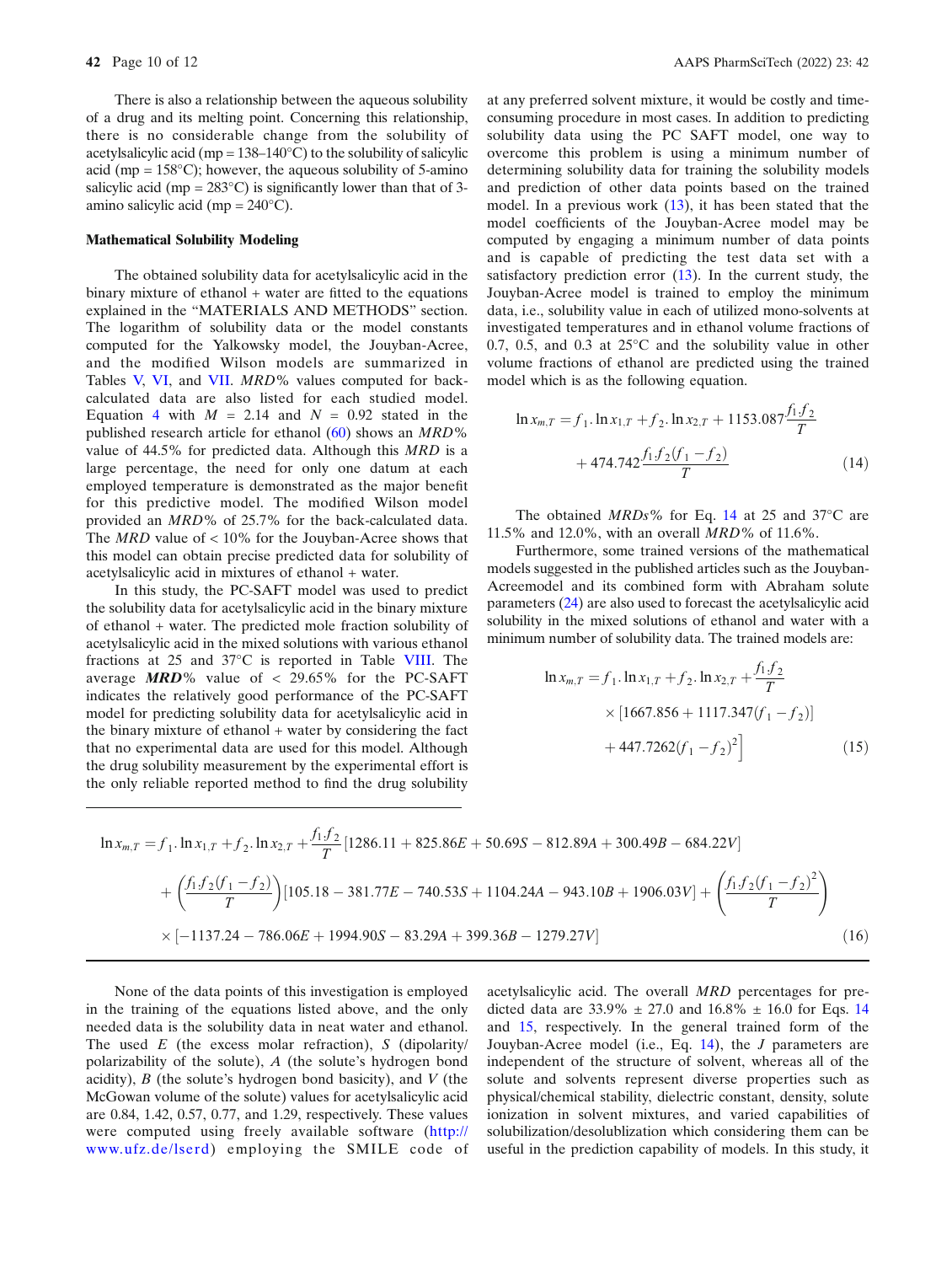<span id="page-10-0"></span>can be seen that introducing the solubility parameters of Abraham is able to enhance the prediction capability of the model from 33.9 to 16.8%.

# **CONCLUSION**

In the current research, the solubility profile of acetylsalicylic acid in the binary mixtures of ethanol + water at 25 and 37°C are measured by a simple shake-flask method and the experimental data are correlated and back-calculated by Yalkowsky, Jouyban-Acree, and the modified Wilson models. The results proved that the solubility of acetylsalicylic acid at various temperatures in binary mixtures of ethanol + water can be correlated well using the Jouyban-Acree and the modified Wilson models. This is important for the pharmaceutical industry as it can save time and reduce the cost to perform the solubility test. TheJouyban-Acree-based general cosolvency models are also extended to predict solubility data of acetylsalicylic acid by considering the fact that none of the data points in the mixed solvents of this study is used in the training process of models. During the last decades, the accuracy of the cosolvency models was improved by a factor of 3–4 as it is confirmed in this work employing solubility data of acetylsalicylic acid where the prediction error of the model presented in 1998 (i.e., Eq. 4 with the prediction error of 44.5%) was reduced to 16.8% for the model presented in 2007 (i.e., Eq. 15). It is obvious that 16.8% prediction error could be well tolerated in many practical process design computations in the pharmaceutical industry. Since PC-SAFT EOS shows an acceptable function in all ranges of systems, its applicability was explored for pharmaceuticals. The results of the PC-SAFT EOS for predicting the solubility data of acetylsalicylic acid in the binary mixtures of ethanol + water at 25 and 37°C are in agreement with experimental data, suggesting the good performance of the PC-SAFT EOS for pharmaceutical purposes. For most pharmaceutical scientists, the complicated computations associated with PC-SAFT EOS are a limiting factor for its practical applications.

## ACKNOWLEDGEMENTS

The authors thank Malaz Abdelsadig for the calculation of the crystallinity of the samples.

# DECLARATION

Conflict of Interest The authors declare no competing interests.

Open Access This article is licensed under a Creative Commons Attribution 4.0 International License, which permits use, sharing, adaptation, distribution and reproduction in any medium or format, as long as you give appropriate credit to the original author(s) and the source, provide a link to the Creative Commons licence, and indicate if changes were made. The images or other third party material in this article are included in the article's Creative Commons licence, unless indicated otherwise in a credit line to the material. If material is not included in the article's Creative Commons licence and your intended use is not permitted by statutory regulation or exceeds the permitted use, you will need to obtain permission directly from the copyright holder. To view a copy of this licence, visit http://creativecommons.org/licenses/by/4.0/.

# **REFERENCES**

- 1. Yiyun C, Jiepin Y. Solubilisation of non-steroidal anti-inflammatory drugs in the presence of tween series surfactants. Phys Chem Liq. 2006;44:249–56.
- 2. Amidon GL, Lennernas H, Shah VP, Crison JR. A theoretical basis for a biopharmaceutic drug classification: the correlation of in vitro drug product dissolution and in vivo bioavailability. Pharm Res. 1995;12:413–20.
- 3. Karataş A, Yüksel N, Baykara T. Improved solubility and dissolution rate of piroxicam using gelucire 44/14 and labrasol. Farmaco. 2005;60:777–82.
- 4. Newa M, Bhandari K, Kim JO, Im J, Kim JA, Yoo B, Woo J, Choi H, Yong C. Enhancement of solubility, dissolution and bioavailability of ibuprofen in solid dispersion systems. Chem Pharm Bull. 2008;56:569–74.
- 5. Oh I, Lee M, Lee Y, Shin S, Park I. Spectroscopic characterisation of ibuprofen/2-hydroxypropyl-β-cyclodextrin inclusion complex. Int J Pharm. 1998;175:215–23.
- Faller B, Ertl P. Computational approaches to determine drug solubility. Adv Drug Del Rev. 2007;59:533–45.
- 7. Paan P, Chen X, Clark CJ II. Effect of cosolvents on toxaphene aqueous solubility. Environ Chem. 2006;3:111–7.
- 8. Apelblat A, Manzurola E. Solubilities ofo-acetylsalicylic, 4 aminosalicylic, 3, 5-dinitrosalicylic, andp-toluic acid, and magnesium-DL-aspartate in water fromT=(278 to 348) K. J Chem Thermodyn. 1999;31(1):85–91.
- 9. Lim JK, Chen CC. Effect of Selected Surfactants, above and below the CMC, on aspirin Solubility. J Pharm Sci. 1974;63(4):559–62.
- 10. Tully G, Hou G, Glennon B. Solubility of benzoic acid and aspirin in pure solvents using focused beam reflective measurement. J Chem Eng Data. 2016;61(1):594–601.
- 11. Wu D, Ji Y. Influence of polymeric excipients on the solubility of aspirin: experimental measurement and model prediction. Fluid Phase Equilib. 2020;508:112450.
- 12. Kumar S, Gandhi N. Association model of hydrotropy for the effect of hydrotropes on solubility and mass transfer coefficient of acetylsalicylic acid. Int J Pharm Pharm Sci. 2012;4:600–5.
- 13. Dadmand S, Kamari F, Acree WE Jr, Jouyban A. Solubility prediction of drugs in binary solvent mixtures at various temperatures using a minimum number of experimental data points. AAPS PharmSciTech. 2019;20:10.
- 14. Martin A, Newburger J, Adjei A. Extended Hildebrand solubility approach: 16. Solubility of theophylline in polar binary solvents. J Pharm Sci. 1980;69:659–61.
- 15. Yalkowsky SH, Flynn GL, Amidon GL. Solubility of nonelectrolytes in polar solvents. J Pharm Sci. 1972;61:983–4.
- 16. Williams NA, Amidon GL. Excess free energy approach to the estimation of solubility in mixed solvent system. II. Ethanolwater mixtures. J Pharm Sci. 1984;73:14–8.
- 17. Jouyban A, Acree WE Jr. Mathematical derivation of the Jouyban-Acree model to represent solute solubility data in mixed solvents at various temperatures. J Mol Liq. 2018;256:541–7.
- 18. Acree WE Jr. Mathematical representation of thermodynamic properties. Part II. Derivation of the combined nearly ideal binary solvent (NIBS)/Redlich-Kister mathematical representation from a two-body and three-body interactional mixing model. Thermochim Acta. 1992;198:71–9.
- 19. Barzegar-Jalali M, Jouyban-Gharamaleki A. A general model from theoretical cosolvency models. Int J Pharm. 1997;152:247–50.
- 20. Ochsner AB, Belloto RJ Jr, Sokoloski TD. Prediction of xanthine solubilities using statistical techniques. J Pharm Sci. 1985;74:132–5.